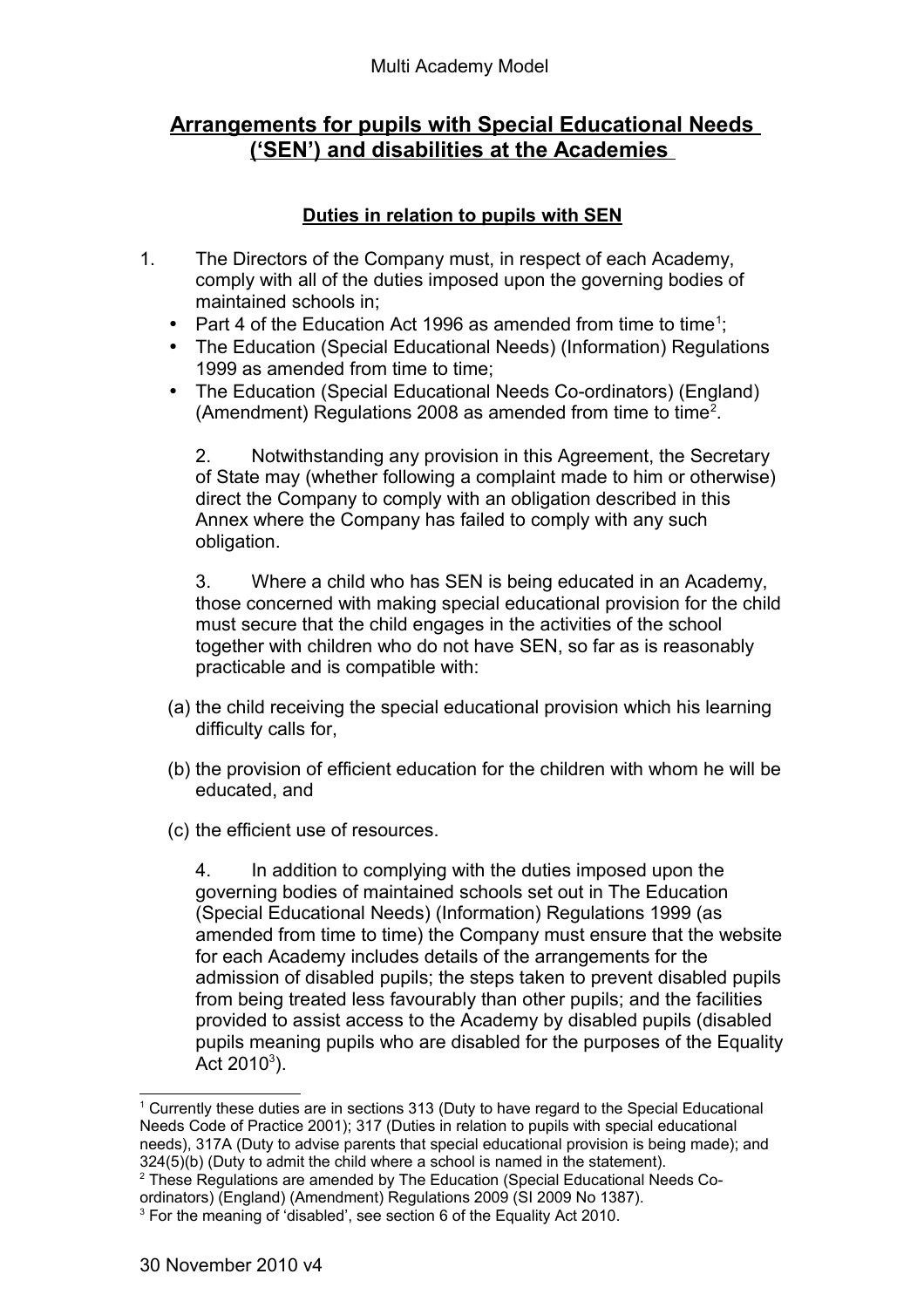## **Admissions**

- 5. The Company must ensure that for each Academy pupils with SEN are admitted on an equal basis with others in accordance with the Academy's admissions policy.
- 6. Where a local authority ("LA") proposes to name the Academy in a statement of SEN made in accordance with section 324 of the Education Act 1996, it must give the Company written notice that it so proposes. Within 15 days of receipt of the LA's notice that it proposes to name the Academy in a statement, the Company must consent to being named, except where admitting the child would be incompatible with the provision of efficient education for other children; and where no reasonable steps may be made to secure compatibility. In deciding whether a child's inclusion would be incompatible with the efficient education of other children, the Company must have regard to the relevant guidance issued by the Secretary of State to maintained schools.
- 7. If the Company determines that admitting the child would be incompatible with the provision of efficient education, it must, within 15 days of receipt of the LA's notice, notify the LA in writing that it does not agree that the Academy should be named in the pupil's statement. Such notice must set out all the facts and matters the Academy relies upon in support of its contention that: (a) admitting the child would be incompatible with efficiently educating other children; and (b) the Company cannot take reasonable steps to secure this compatibility.

8. After service by the Company on the LA of any notice (further to paragraph 7 above) stating that it does not agree with the LA's proposal that the Academy be named, the Company must seek to establish from the LA, as soon as is reasonably practicable, whether or not the LA agrees with the Company. If the LA notifies the Academy that it does not agree with the Company's response, and names the Academy in the child's statement, then the Company must admit the child to the school on the date specified in the statement or on the date specified by the LA.

9. Where the Company consider that the Academy should not have been named in a child's statement, they may ask the Secretary of State to determine that the LA has acted unreasonably in naming the Academy and to make an order directing the LA to reconsider.

- 10. The Secretary of State's determination shall, subject only to any right of appeal which any parent or guardian of the child may have to the Firsttier Tribunal (Special Educational Needs and Disability), be final.
- 11. If a parent or guardian of a child in respect of whom a statement is maintained by the local authority appeals to the First-tier Tribunal (Special Educational Needs and Disability) either against the naming of an Academy in the child's SEN statement or asking the Tribunal to name an Academy, then the decision of the Tribunal on any such